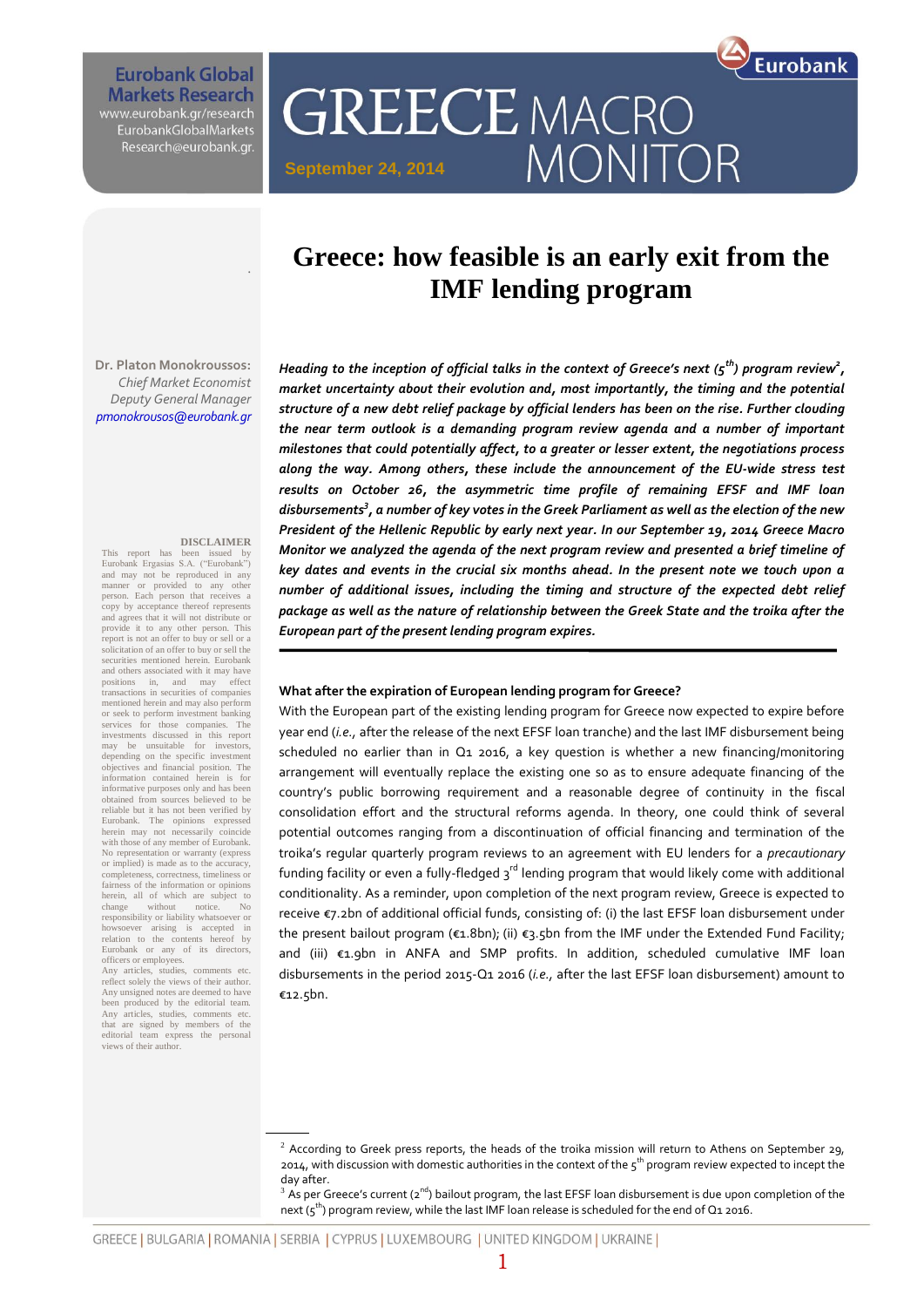

### **Government seems unwilling to seek a new (3rd) official funding program**

Comments by high level government officials in recent months suggest that the coalition government will not opt for a new lending program by official lenders.<sup>4</sup> Furthermore, a barrage of media reports over the last several days went so far as to suggest that the government now plans to discontinue IMF funding (reportedly after the next IMF loan disbursement of €3.5bn), replacing it with internal sources and new sovereign bond issuance in order to cover any additional borrowing needs *i.e.,* over and above these currently projected in the troika baseline scenario. These claims were supported by Greece's Prime Minister himself, who admitted after a meeting with German Chancellor Angela Merkel on September 23<sup>rd</sup> that Greece could exit its current financing program earlier than scheduled. Mr Samaras refuted talk of "divorce" from the IMF, noting that such a development "would be a success, not a divorce". Finally, regarding the official discussions on a new debt relief package for Greece, he said that he expects them to begin after the completion of the next troika review and the release of the EU-wide stress test results. Reportedly, the rationale behind an early exit from the present funding program is that the government wants to communicate to its parliamentary deputies and the voter base that Greece has managed to bring to an end the tight surveillance imposed by the MoU conditionality. That is, especially in view of the upcoming parliamentary vote for the election of the new President of the Hellenic Republic by early next year.<sup>5</sup> Abstracting from any political considerations as regards the discontinuation of remaining (committed) IMF funding under the present bailout program, it is important to see whether such scenario would be feasible from a government borrowing requirement standpoint. The following section attempts a quantitative analysis of the latter issue.

#### **Is practically possible to discontinue IMF funding under the present bailout program?**

This section estimates the net government borrowing needs that would arise in the following years under the following two scenarios: i) absence of a new  $(3^{rd})$  bailout package; and ii) absence of a new bailout along with a discontinuation of the IMF financing program after the Funds' disbursement of the next loan tranche (€3.5bn). Based on the updated baseline macroeconomic scenario for Greece<sup>6</sup>, Table A on the next page of this document depicts the projected evol*u*tion of the general government borrowing needs and sources of funding up to year 2020. The table incorporates: (i) a number of strategies currently sought for the coverage of the projected financing gap over the next 12 months and beyond; (ii) the estimated cash flow relief provided by a new (hypothetical) package of debt reducing measures by the official sector; and (iii) some future bond issuance. It also assumes that outstanding T-bills issuance drops to €9bn in 2017 and beyond, from ca €13.5bn, currently. On the other hand, Table A *does not* incorporate potential utilization of two additional funding sources. These include *a)* any remaining amount in the HFSF buffer (currently estimated at €11.3bn) post the upcoming EU-wide stress tests; and *b)* the use of idle resources available in other parts of general government for liquidity purposes.<sup>7</sup> Apparently, items *a*) and *b*) above could be utilized in tandem with the package of other strategies presented in this note in order to secure additional government financing *i.e.,* over and above that assumed in Table A. As demonstrated in the aforementioned table (line *H*), under certain conditions Greece can indeed secure adequate financing of its public borrowing requirement, without necessarily resorting to a new official financing. Indeed, under the assumed underlying scenario (which incorporates average net bond issuance of ca €5.7bn/annum) the general government borrowing needs are fully covered throughout the period 2014-2020. In addition a cumulative cash buffer of ca  $\epsilon$ 5bn is generated. This along with some further bond issuance and the resources secured by items *a)* and *b)* above could also cover the additional funding needs resulting from a decision to forego remaining IMF disbursements worth €12.5bn (=€16bn in current commitments minus the next loan disbursement of  $\varepsilon_3$ .5bn). To put it more simply, we note that the latest troika projection for a funding gap in Greece's general government accounts in 2015-16 is estimated at €12.6bn, out of which €2bn corresponds and an additional cash buffer to be generated by the end of that period.8 However, this constitutes a gross figure, not taking into account new issuance

 $^8$ IMF Country Report No. 14/151, June 2014.

 $\overline{a}$ 

<sup>4</sup> For instance, Greece's Minister of Finance was quoted in Kathimerini newspaper (20.9.2014) as saying that "we can now make it even without the euro area and IMF money".

<sup>&</sup>lt;sup>5</sup> According to the Constitution of Greece (Article 32, paragraphs 1, 3 & 4), the vote in Parliament for the election of the President of the Hellenic Republic should take place at least one month before the expiration of the tenure of the incumbent. The relevant procedure incorporates three separate ballots. In the first two, a 2/3<sup>rd</sup> majority of the total 300 MPs is required (i.e., 200 in-favor votes). If both fail to produce a decisive outcome, a third ballot takes place where a majority of  $3/5$ <sup>th</sup> is needed (i.e., 180 in-favor votes). Should this also fail to produce a qualified majority, Parliament has to be dissolved within ten days, and elections for a new Parliament shall be called. Based on recent press commentaries written by some wellknown Greek constitutionalists, the procedure in Parliament for the election of the President could commence on February 11, 2015, at the latest. As a reminder the ruling coalition enjoys the support of 154 lawmakers; New Democracy controls 126 and socialist PASOK 28 seats.

<sup>6</sup> European Commission, *"The Second Economic Adjustment Programme for Greece"*, Fourth Review, April 2014; IMF Country Report No. 14/151, June 2014.

<sup>7</sup> The European Commission's fourth review of Greece's second economic adjustment program (April 2014) notes that domestic authorities have agreed to develop a plan for cash management reform to be implemented as of 1 January 2015. The plan aims to reduce the currently high segmentation of the management of various general government accounts. A first step in this reform will be to analyze the accounts held by Central Government entities in commercial banks and to close down all unnecessary accounts, bringing the money back into the Treasury Single Account (TSA). The closure of the unnecessary accounts was expected to take place by end-June 2014, bringing added liquidity back to the TSA.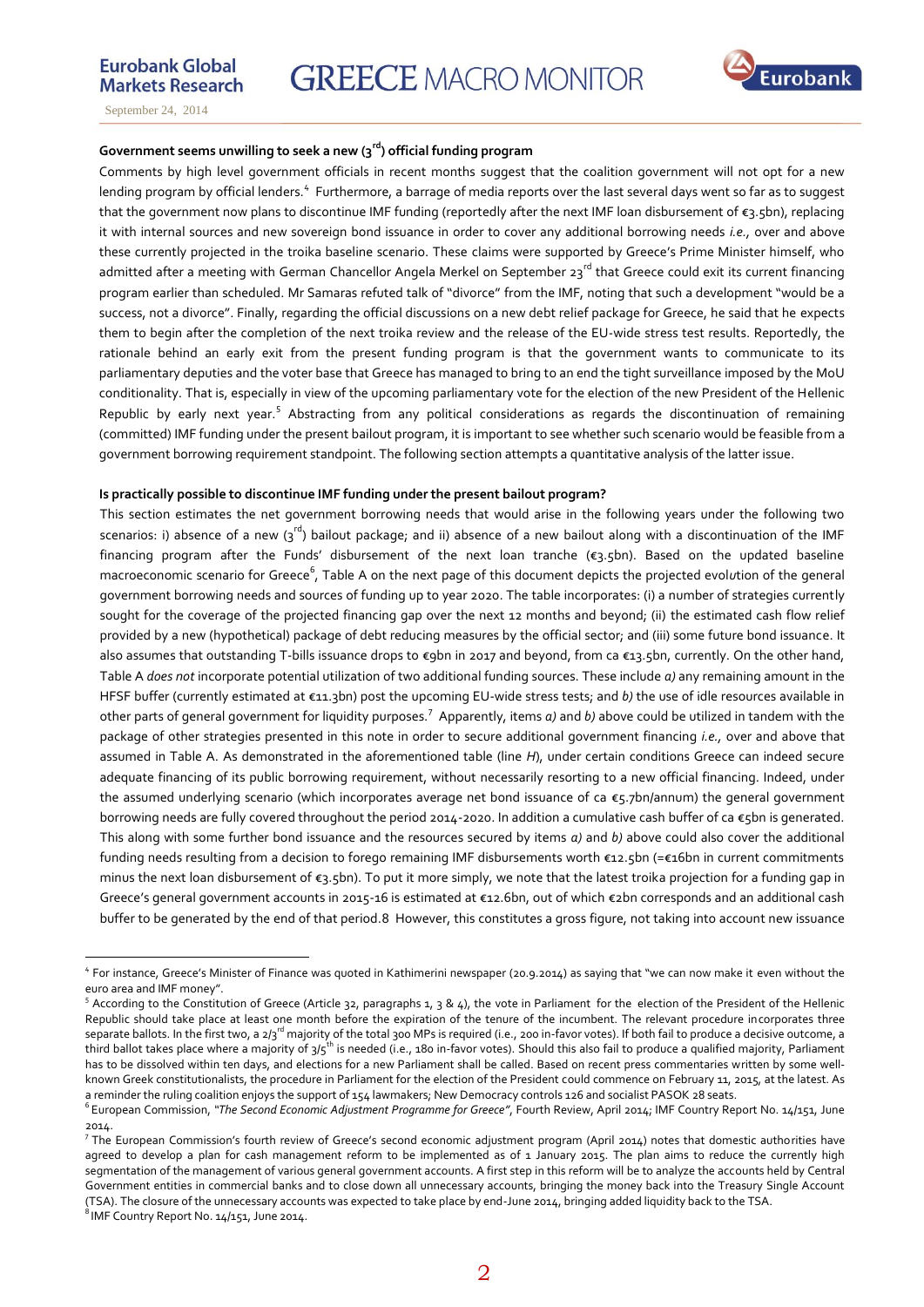

**GREECE MACRO MONITOR** 



September 24, 2014

of government bonds or any of the potential resources listed above. As demonstrated in Table A, the utilization of these resources and a reasonable amount of bond issuance could not only cover the aforementioned funding gap (without recourse to a new funding program), but it might also allow an early exit from the IMF lending program. Of course, all these assume that current program targets (as regards *e.g.* the primary fiscal balance and privatization revenue) are met and that the projections of the revised troika macroeconomic scenario are vindicated. As a final comment, our analysis shows that the government borrowing requirement appears broadly manageable until 2022/23, but becomes more challenging thereafter, mainly due to: a) the expiration of the 10-year grace period on principal payments on EU loans provided under both the first and the second economic adjustment programs; b) the expiration of the 10-year grace on interest payments on EFSF loans; and c) maturing post-PSI market debt. To a large extent, these issues will be addressed in the context of a new debt relief package for Greece by the official sector.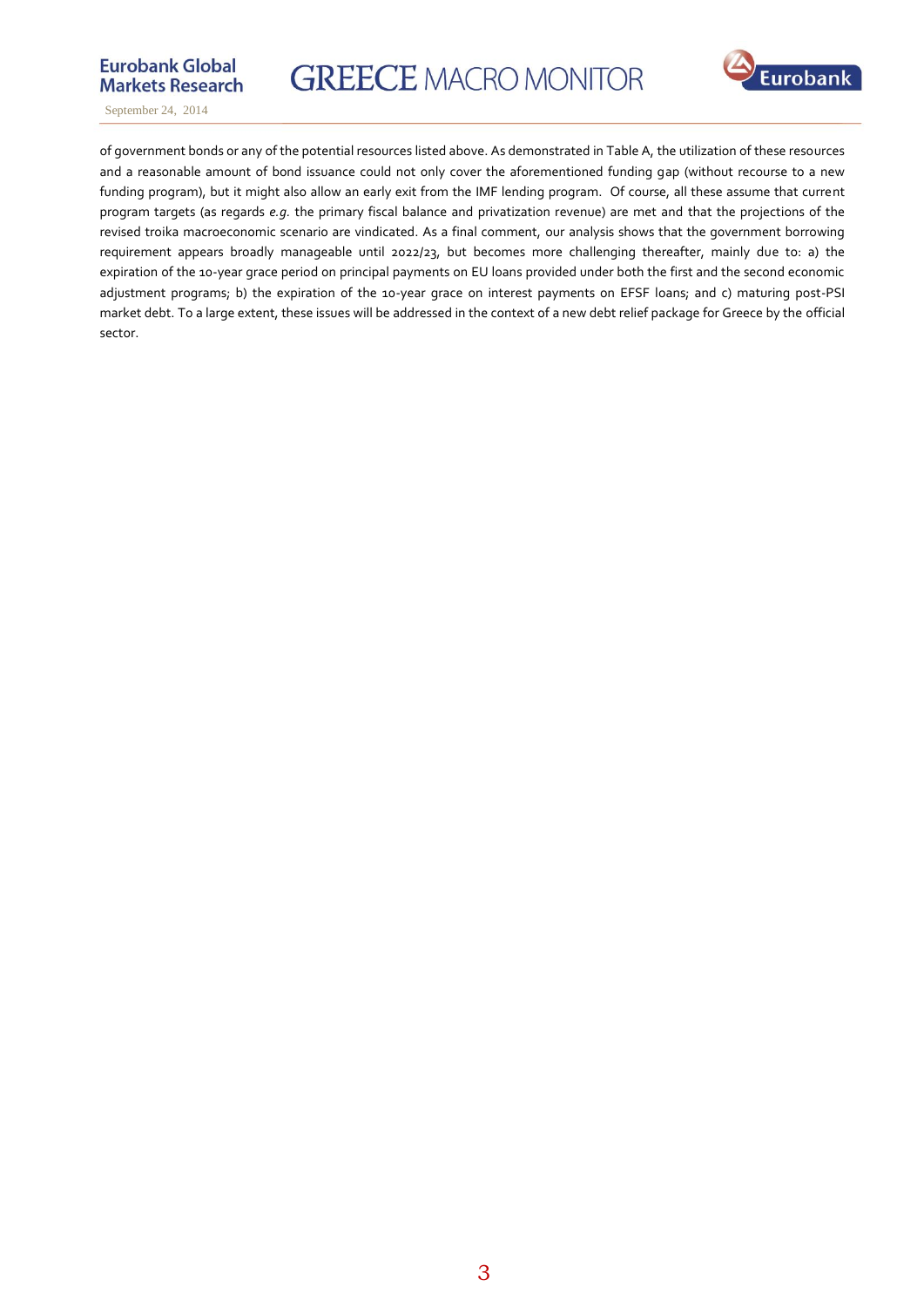

## **Table A - Greece: General government borrowing needs & funding sources (EURbn)**

|                                                                                                                                                | 2012   | 2013 | 2014   | 2015   | 2016   | 2014-2016 | 2017   | 2018 | 2019     | 2020   | 2017-2020 |
|------------------------------------------------------------------------------------------------------------------------------------------------|--------|------|--------|--------|--------|-----------|--------|------|----------|--------|-----------|
| A. Gross borrowing need $(l.1 + l.2 + l.3)$                                                                                                    | 109.3  | 37.3 | 31.1   | 21.3   | 8.7    | 61.1      | 16.2   | 7.4  | 17.9     | 16.3   | 57.8      |
| I.1 General government cash deficit                                                                                                            | 10.1   | 7.5  | $3-3$  | 2.2    | $1.2$  | 6.7       | 1.4    | 1.6  | 1.4      | 1.6    | 6.0       |
| I.2 Amortization (I.2.1 + I.2.2 + I.2.3)                                                                                                       | 9.4    | 16.2 | 25.3   | 16.6   | 7.5    | 49.4      | 14.8   | 5.8  | 16.5     | 14.7   | 51.8      |
| I.2.1 Bonds and loans (after PSI & DBB)                                                                                                        | 12.8   | 11.0 | 17.9   | 8.0    | 4.4    | 30.3      | 7.4    | 3.3  | 12.9     | 7.4    | 31.0      |
| I.2.2 Short-term (net)                                                                                                                         | $-3.4$ | 3.4  | 0.0    | 0.0    | 0.0    | 0.0       | 6.0    | 0.0  | $_{0.0}$ | 0.0    | 6.0       |
| 1.2.3 Official creditors (1.2.3.1 +1.2.3.2)                                                                                                    | 0.0    | 1.7  | 7.4    | 8.6    | 3.1    | 19.1      | 1.4    | 2.5  | 3.6      | 7.3    | 14.8      |
| $1.2.3.1$ IMF                                                                                                                                  | 0.0    | 1.7  | 7.4    | 8.6    | 3.1    | 19.1      | 1.4    | 2.5  | 3.6      | 4.5    | 12.0      |
| 1.2.3.2 EU                                                                                                                                     | 0.0    | 0.0  | 0.0    | O.O    | O.O    | O.O       | 0.0    | 0.0  | O.O      | 2.8    | 2.8       |
| 1.3 Other (1.3.1 + 1.3.2 ++ 1.3.6)                                                                                                             | 89.7   | 13.6 | 2.5    | 2.5    | 0.0    | 5.0       | 0.0    | 0.0  | 0.0      | 0.0    | 0.0       |
| I.3.1 Bank recap                                                                                                                               | 41.0   | 7.2  | 0.0    | 0.0    | 0.0    | 0.0       | 0.0    | 0.0  | 0.0      | 0.0    | 0.0       |
| I.3.2 Cash upfront for PSI (sweetener &<br>accrued interest)                                                                                   | 34.6   | 0.0  | 0.0    | 0.0    | 0.0    | 0.0       | 0.0    | 0.0  | 0.0      | 0.0    | 0.0       |
| I.3.3 Cash upfront for debt buyback (DBB)                                                                                                      | 11.3   | 0.0  | 0.0    | 0.0    | 0.0    | 0.0       | 0.0    | 0.0  | 0.0      | 0.0    | 0.0       |
| I.3.4 Arrears clearance                                                                                                                        | 0.5    | 5.5  | 2.0    | 2.5    | 0.0    | 4.5       | 0.0    | 0.0  | 0.0      | 0.0    | 0.0       |
| 1.3.5 Cash buffer                                                                                                                              | 1.5    | 0.0  | 0.0    | 0.0    | 0.0    | 0.0       | 0.0    | 0.0  | 0.0      | 0.0    | 0.0       |
| I.3.6 ESM capital                                                                                                                              | 0.9    | 0.9  | 0.5    | 0.0    | 0.0    | 0.5       | 0.0    | 0.0  | 0.0      | 0.0    | 0.0       |
| B. Financing source (II.1+II.2+II.3)                                                                                                           | 0.3    | 3.7  | 12.5   | 9.2    | 10.1   | 31.8      | 14.3   | 6.6  | 17.4     | 14.3   | 52.5      |
| II.1 Market access                                                                                                                             | 0.0    | 0.0  | 8.5    | 5.0    | 5.0    | 18.5      | 10.0   | 2.5  | 13.1     | 10.0   | 35.6      |
| Market access on a net basis i.e., after<br>substracting bond issuance to rollover debt<br>issued from 2014 onwards                            | 0.0    | 0.0  | 7.0    | 5.0    | 5.0    | 17.0      | 9.5    | 2.5  | 6.0      | 5.0    | 23.0      |
| II.2 Privatisation revenue                                                                                                                     | 0.0    | 1.0  | 1.5    | 2.2    | 3.4    | 7.1       | 2.9    | 3.0  | 3.4      | 3.6    | 12.9      |
| II.3 ANFA & ESM profits                                                                                                                        | 0.3    | 2.7  | 2.5    | 2.0    | 1.7    | 6.2       | 1.4    | 1.1  | 0.9      | 0.7    | 4.0       |
| C. Net financing needs (A.-B.)                                                                                                                 | 108.9  | 33.6 | 18.6   | 12.1   | $-1.4$ | 29.3      | 1.9    | o.8  | 0.5      | 2.0    | 5.3       |
| D. Official loan disbursements (III.1+III.2)                                                                                                   | 109.9  | 32.1 | 17.2   | 10.7   | 1.8    | 29.7      | 0.0    | 0.0  | 0.0      | 0.0    | 0.0       |
| III.1 EU                                                                                                                                       | 108.2  | 25.3 | 10.2   | O.O    | 0.0    | 10.2      | 0.0    | 0.0  | O.O      | O.O    | O.O       |
| III.2 IMF                                                                                                                                      | 1.6    | 6.8  | 7.0    | 10.7   | 1.8    | 19.5      | 0.0    | 0.0  | O.O      | 0.0    | O.O       |
| E. Financing gap (D.-C.)<br>"-" indicates deficit ; "+" indicates surplus                                                                      |        |      | $-1.4$ | $-1.4$ | 3.2    | 0.4       | $-1.9$ | -0.8 | $-0.5$   | $-2.0$ | $-5.3$    |
| F. Strategies to cover financing gap with<br>internal sources other than bond issuance<br>$(IV.1 + IV.2 + IV.3 + IV.4)$                        |        |      | 2.9    | 3.7    | -2.0   | 4.6       | 1.2    | 1.5  | 0.9      | 1.8    | $5 - 4$   |
| IV.1 Rollover of 5-yr gvnt bond owned by<br>ETEAN (= $£ 1.5$ bn- $£ 0.43$ bn)                                                                  |        |      | 0.7    |        |        |           |        |      | $-0.7$   |        |           |
| IV.2 Purchase by Pireaus Bank & Alpha Bank<br>of preference shares from the State (€1.7bn)                                                     |        |      | 1.7    |        |        |           |        |      |          |        |           |
| IV.3 Use of subsector deposits through repo<br>transactions                                                                                    |        |      |        | 3.0    | $-3.0$ |           |        |      |          |        |           |
| IV.4 New debt relief package/assumed cash<br>flow relief                                                                                       |        |      | 0.5    | 0.7    | 1.0    |           | 1.2    | 1.5  | 1.6      | 1.8    |           |
| G. Financing gap after utilisation of<br>internal sources & debt relief package<br>$(E.+F.)$<br>"-" indicates deficit ; "+" indicates surplus  |        |      | 1.5    | 2.3    | 1.2    |           | $-0.7$ | 0.7  | 0.4      | $-0.2$ |           |
| H. Cumulative financing gap after<br>utilisation of internal sources & debt relief<br>package<br>"-" indicates deficit ; "+" indicates surplus |        |      | 1.5    | 3.8    | 5.0    |           | 4.2    | 4.9  | 5.3      | 5.1    |           |

Source: EC (April 2014); IMF (June 2014); Eurobank Global Markets Research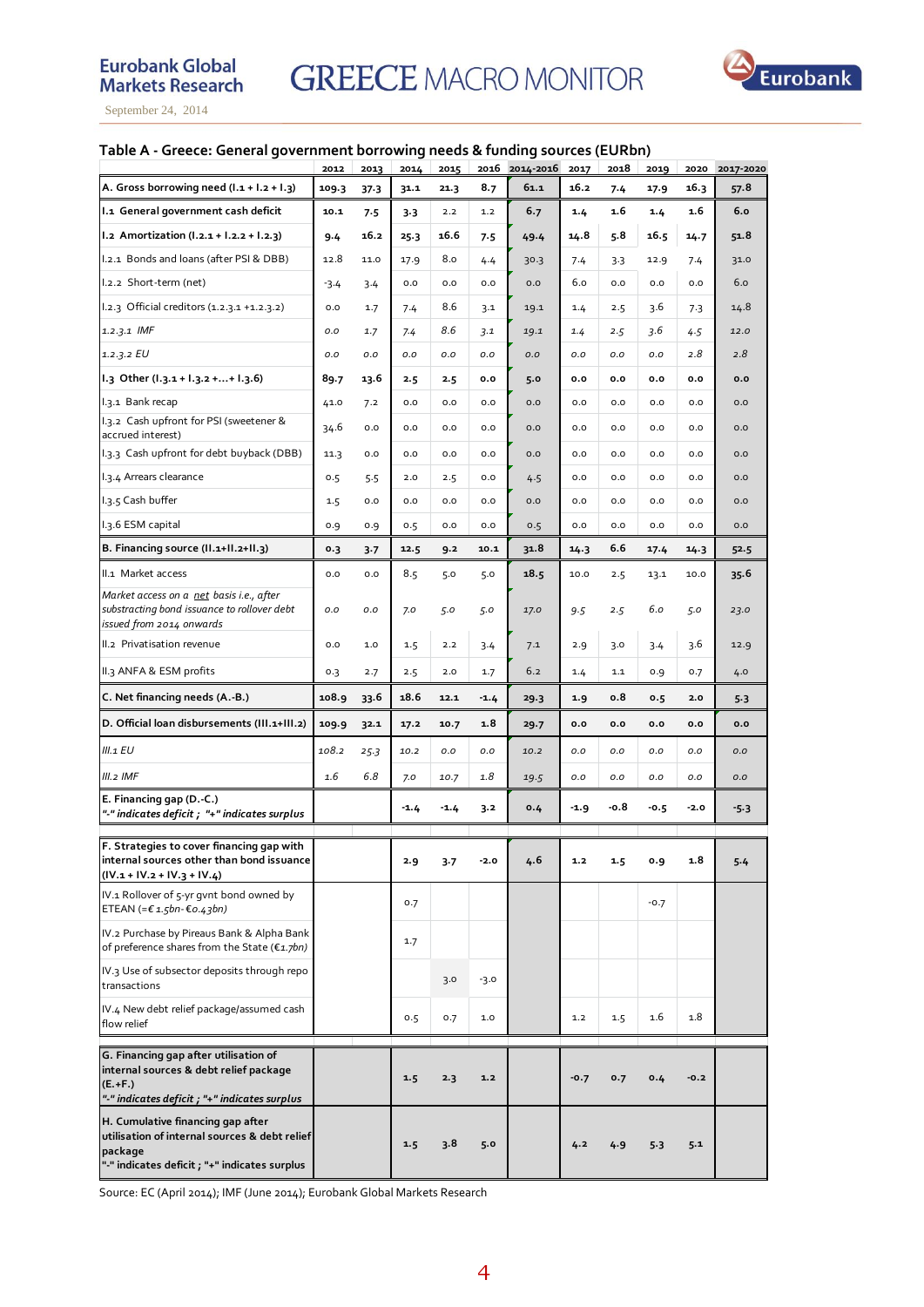

**Eurobank Global** 

**Markets Research** 

#### **Explanatory notes to Table A**

*Line I.1 "Government cash deficit"* depicts the General Government balance in cash (*non*accrual) basis.

*Line I.2.1 "Bonds and loans (after PSI and DBB)"* incorporates the expected maturities of existing debt (bonds and loans) as well as the maturities of newly-issued bonds, as per the corresponding explanatory note for *Line II.2* below.

*Line I.2.2 "Short-term (net)"* depicts the corresponding maturities of T-bills (on a net basis); here we assume that the total outstanding amount of T-bills declines to ca €9bn in 2017 onwards from ca €13.5bn, currently *i.e.,* following the recent swap of €1.5bn worth of T-bills with 3- and 5-year fixed coupon bonds. Here, it is implicitly assumed that the total notional amount of outstanding T-bills will stand at €15bn at the end of 2014.

*Line 1.2.3.2 "EU" -* There is currently a 10-year grace period on principal payments on all EU loans provided to Greece under the first and the second (current) bailout programs.

*Line II.1 "Market access" -* For simplicity, we assume here that market access over the period 2014-2020 is conducted via issuance of 5-year fixed coupon bonds, carrying (an average-weighted) coupon of ca 3.6%.

*Line II.2 "Privatization revenue"* - In the context of the last (4<sup>th</sup>) program review, targeted privatization revenue for FY-2014 has been revised downwards by €1.5bn; while the respective targets for the fiscal years 2015 and 2016 have been raised by €0.2bn and €1.2bn.

*Line IV.1 "Rollover of 5-yr gvnt bond owned by ETEAN" –* ETEAN is an extra-budgetary fund whose main objective is to give guarantees to SMEs so that the latter can have access to financing. In 2009, the government issued bonds to ETEAN (total notional amount of ca €1.5bn), but fewer guarantees have been called than expected initially. This has allowed the government to cancel some of these bonds when they matured i.e., in August 2014 (see *European Commission, The Second Economic Adjustment for Greece Fourth Review – April 2014*).

*Line IV.2 "Purchase by Pireaus Bank & Alpha Bank of preference shares from the State (€1.7bn)"* - In 2009 Greece issued the socalled pillar I bonds to capitalize Greek banks. In exchange for these bonds, the Greek State was given preference shares in the banks that required the recapitalization. In the course of the on-going recapitalization, two banks have raised higher amounts from the markets in order to buy back the state preference shares. This reduced the government financing needs for May 2014, when the pillar I bonds matured.

*Line IV.3 "Use of subsector deposits through repo transactions*" - While the State cash reserves run relatively low, other general government entities have sizable cash reserves. As part of the program, a mechanism will be put in place to enable the State to use idle resources available in other parts of general government to cover part of its financing needs. As a first step, the authorities are setting up a repo framework using state government assets as collateral to draw on excess liquidity in general government subsectors for up to €3 bn. This framework will be implemented as part of a prior action and although the repos will be short-term, they can be rolled over as needed (see *European Commission, The Second Economic Adjustment for Greece Fourth Review – April 2014*).

*Line IV.4 - "New debt relief package/assumed cash flow relief"* depicts the ensuing decline in the Government borrowing requirement resulting from an assumed (new) debt relief package involving: **a)** 20-year maturity extension on EU bilateral loans (GLF) given to Greece in the context of the 1<sup>st</sup> adjustment program (total notional €52.9bn); **b)** 10-year grace on interest payments on GLF loans; and **c)** further interest rate reduction on GLF loans to 0.6% fixed, from 3m euribor + 50bps, currently. The specific interest rate has been chosen so as to deliver a reduction in the public debt ratio over the period 2014-2022, which is broadly consistent with the respective targets set at the November 2012 Eurogroup. More analysis on the implications of this structure for the government borrowing requirements and the gross debt stock can be found in our *Greece Macro Monitor* of October 31, 2013, *"Debt forgiveness is not a necessary precondition for restoring debt sustainability"*).

<http://www.eurobank.gr/Uploads/Reports/GREECE%20Macro%20Monitor%20-%20October%2031%202013.pdf>